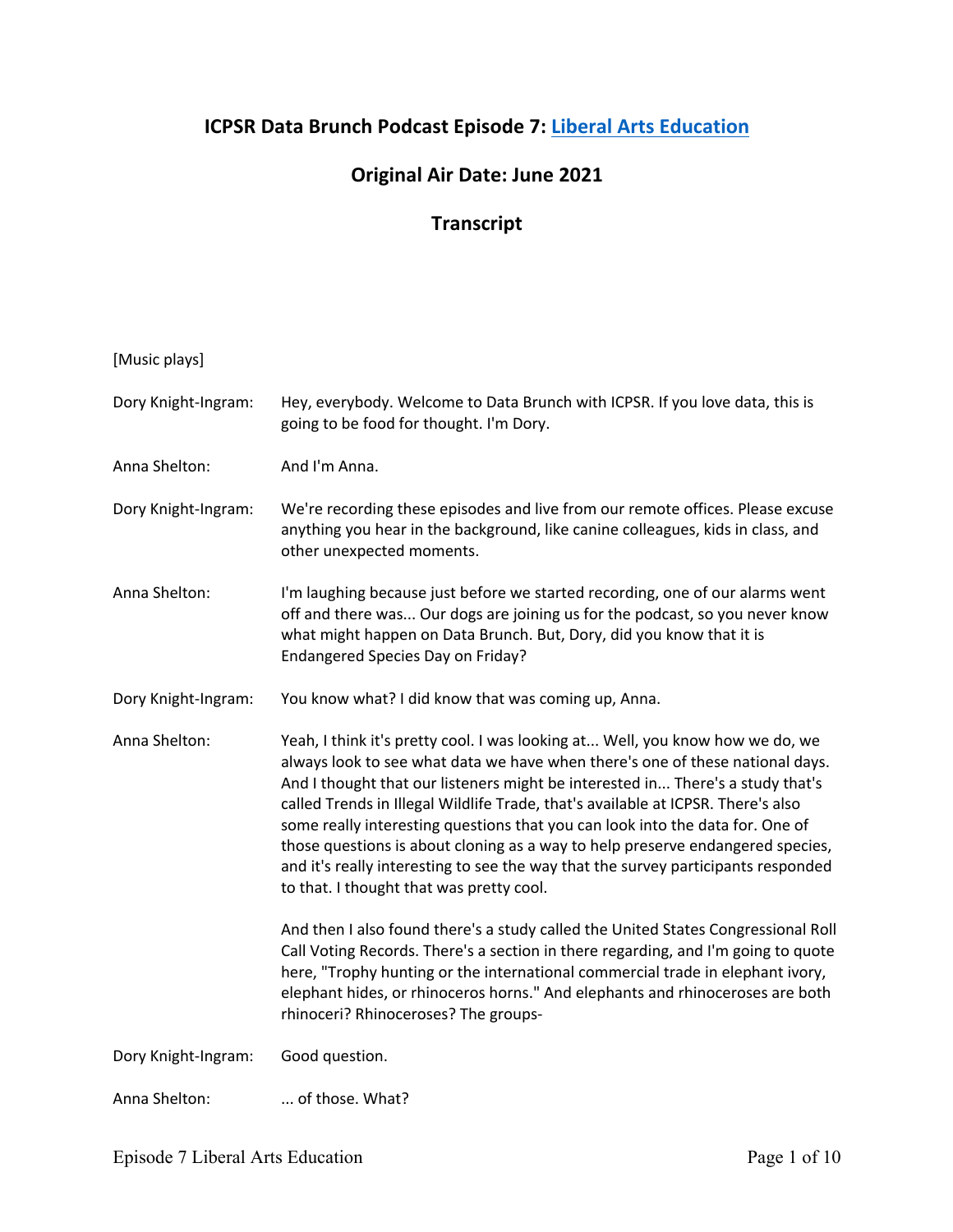Dory Knight-Ingram: I said that's a good question.

Anna Shelton: We have access to all of these data and I don't know the answer to this, maybe our listeners can write in and tell us. But in any case, you can see how your elected representatives might have voted on things like that. I think that that's a really cool use of data.

Dory Knight-Ingram: Yeah, as we were looking at the list, it used to be that the Florida manatee was my favorite endangered species, but then the manatee was moved off, I believe a few years ago, even though they're still protected. Another one that's near and dear to my heart is the sea turtle.

Anna Shelton: Yeah. Well, I'm glad to hear that the manatees are moved off and I'm glad to hear that they're still protected, even if they are moved off that. But boy, that's so sad. The sea turtles, they don't deserve that from us.

Dory Knight-Ingram: Yeah. Special creatures.

Anna Shelton: Yeah. Totally special creatures. All right. In other current events, speaking of special creatures, this one is close to my heart because it's about kids. This is a new article and this is about kids who don't have enough food. The article is called Exploring the Dynamics of Racial Food Security Gaps in the United States. The article uses data from the Child & Family Data Archive, and it looks at kids as young as kindergartners. In some of their findings they report, and I'm going to quote here that, "Hispanic and non-Hispanic white households with children are equally mobile in the long run, whereas non-Hispanic black households with children tend to be less upwardly mobile in food security status and more downwardly mobile in that status over time."

> What that means is that white families and Hispanic families are equally able to gain better access to food over time. But that black families and non-Hispanic black families with kids, often have worse access to food over time. If you care about food stability, I would encourage you to read this article and to learn more about these data. We'll link to these in the show notes, but this is important work and this can make a difference in someone's life. If this is something that you care about, please do take a look. In other new and updated data, there are tons of new data available. There always are. If you're looking for data for your papers, as you wrap up the year, we have some great stuff for you.

There is a new update to what is affectionately called the L.A.FANS study. I love this one personally, because I am from Los Angeles and I love L.A. The L.A.FANS study, it looks at adults and children in neighborhoods in Los Angeles County. The new data is follow-up interviews with a 1000 randomly selected respondents from the previous version of this study. It's part of a broader project, which is called the Mixed-Income Project. It's about mixed-income housing in Los Angeles. There's another version of this study in Chicago as well.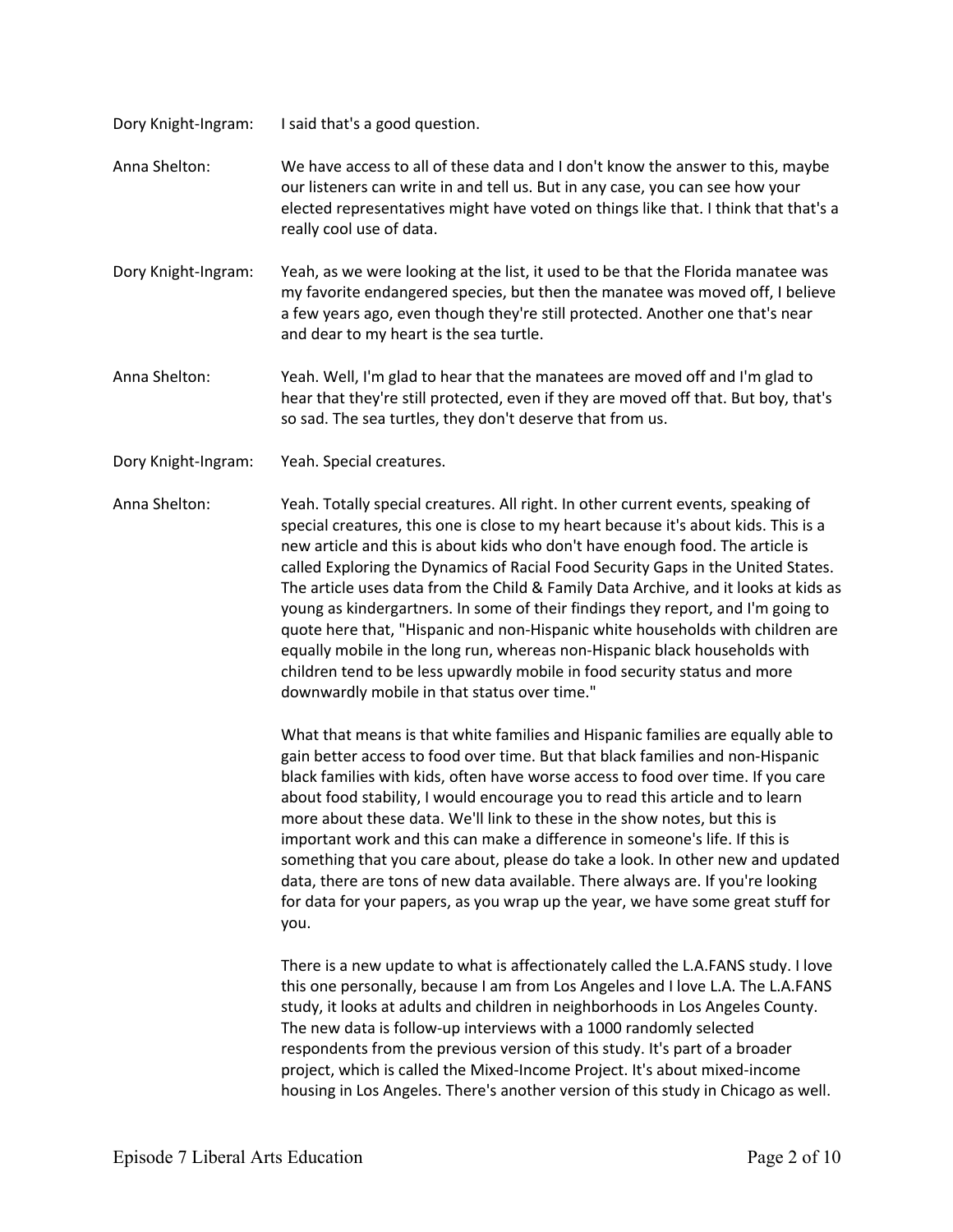It's pretty cool to see this. We saw that someone at Harvard has already used this study as part of their 2020 dissertation. So, very cool to see these data being used and, hopefully, lives being changed as part of that.

Another updated study is the Global Entrepreneurship Monitor. The update was to the adult population survey data set from 1998-2017. Respondents were asked about entrepreneurship in general, and startup activities, and ownership, management of the new business, angel investors, all kinds of things that might be interesting to people who are looking at entrepreneurship in a variety of different ways. There are some really interesting articles that are written with these data too. For example, there's a paper called, does legal registration help or hurt? The effect of government corruption on resource acquisition by nascent ventures in an emerging economy, some fascinating stuff in there. You can see these data and the publications through the links in our show notes. And now Dory, I'm going to turn this over to you.

Dory Knight-Ingram: Okay. Hello everyone. Welcome back to ICPSR's Data Brunch. Today we are so excited to have members of the project team for College and Beyond II: Outcomes of a Liberal Arts Education. College and Beyond II, is an initiative led by a team of researchers from ICPSR and at the University of Michigan. It's supported by a grant from the Andrew W. Mellon Foundation. And so we are going to hear from the team in just a little bit, but I wanted to go ahead and introduce them.

> Today we have three guests. We have Susan Jekielek, who is Associate Research Scientist and ICPSR and director of our education and early childhood projects. We have Kevin Stange, an Associate Professor ofPublic Policy at the Gerald R. Ford School of Public Policy here at the University of Michigan. And then we have Jenni Brady, a Liberal Arts Research Area specialist, Senior, here at ICPSR. Welcome.

Kevin Stange: Sure. Thanks Dory. Thanks so much for having us.

Dory Knight-Ingram: At Data Brunch, we love to see the stories behind the data. To the project team, can you give us an overview of College and Beyond II? I'm going to point that to you, Kevin.

Kevin Stange: We've been working on this project for a bit of time now. And so we're excited that it's actually starting to come to fruition. We're excited to share that with you all. This project is really interested in high-quality undergraduate education and students' experiences in college. Broadly, the liberal arts education is a lens through which we're approaching that, the aim is to improve the quality of undergraduate education. It's a major goal of this project, but also to create a data set that will facilitate all sorts of social science research by scholars in many disciplines throughout the country.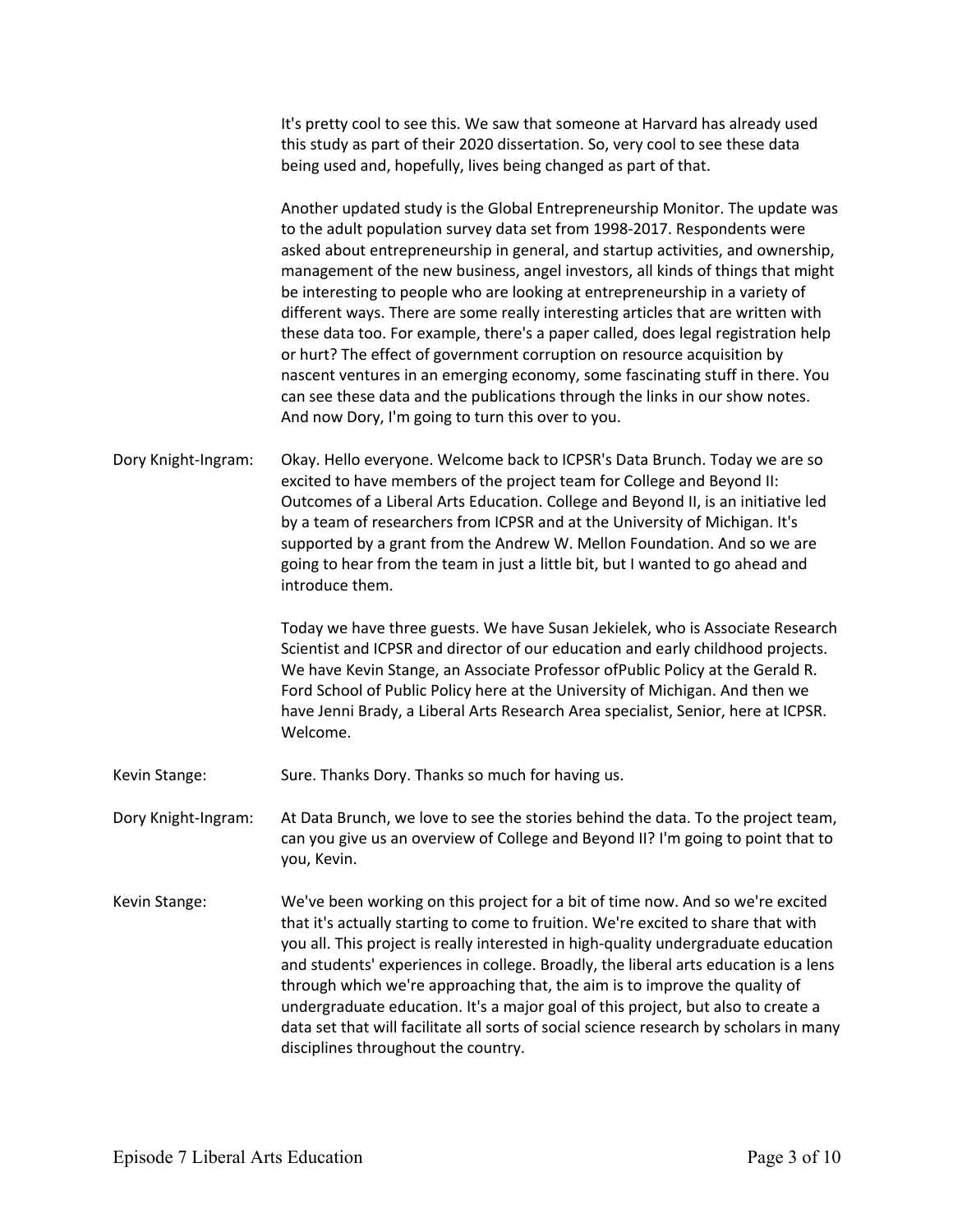| Dory Knight-Ingram: | Thank you so much, Kevin. My next question is going to be for Jenni. How do |
|---------------------|-----------------------------------------------------------------------------|
|                     | you define liberal arts education?                                          |

Jenni Brady: I think that is a fantastic question and part, because it's one that a lot of people have. And that's whether they're students, or parents, or faculty, or researchers like us, listeners to your podcast, I am certain. And so for a long time, a liberal arts education has been understood to be what students get out of liberal arts college. That's whether it's at Amherst, or Williams or at a unit like the College of Literature, Science and the Arts here at UM. It's a residential education. There are lots of co-curricular and extracurricular activities on offer.

> Academically, there are small classes, there are lots of opportunities to interact with faculty, and they're studying certain kinds of what we might think of as traditional academic subjects. This definition would suggest that liberal arts is an attribute of institutions. But liberal arts education can also be defined through those subjects that people study right through curriculum.

> The important pieces here at the liberal arts education is broadly understood to not be vocational or professional. So not to be an engineering degree or not to be an accounting degree, many would argue, and it's broad. There's a range of disciplines and subjects, and then it's a particular depth of knowledge and a single area, like a major. In terms of range of disciplines, I should add that liberal arts is shorthand for liberal arts and sciences. It's not just humanities in the arts, it's also the social and natural sciences, so a chemistry degree, would be a liberal arts degree by this definition.

Dory Knight-Ingram: Thank you. And so I just took away from that many things, but chemistry is part of liberal art, so. Thank you for that great overview. Okay. Can we talk about what makes this College and Beyond II project such a great story? Because I know it is. I've been following it since it started, so I'll just... Tell us a little bit about the stories behind the project.

Kevin Stange: Everybody will have a different answer to this. But what what's been so exciting for me about this project is all of the things that Jenni just described, all the attributes of the liberal arts education, all the outcomes of a liberal arts education. These are multifaceted, they're complex, they're really slippery, they're hard to measure. And so one of the things that's been really exciting about this project is the opportunity to collaborate with folks in many different disciplines, coming with many different subject expertise, a diverse set of subject expertise.

> I'm an economist by training, but on this project, I regularly interacting with social psychologists, and humanists, and writing experts, and education scholars and political scientists. All of that expertise is coming together to think about how do we measure some of these outcomes that Jenni described. How do we measure some of the experiences that students are having and whether or not that's a liberal arts education or not?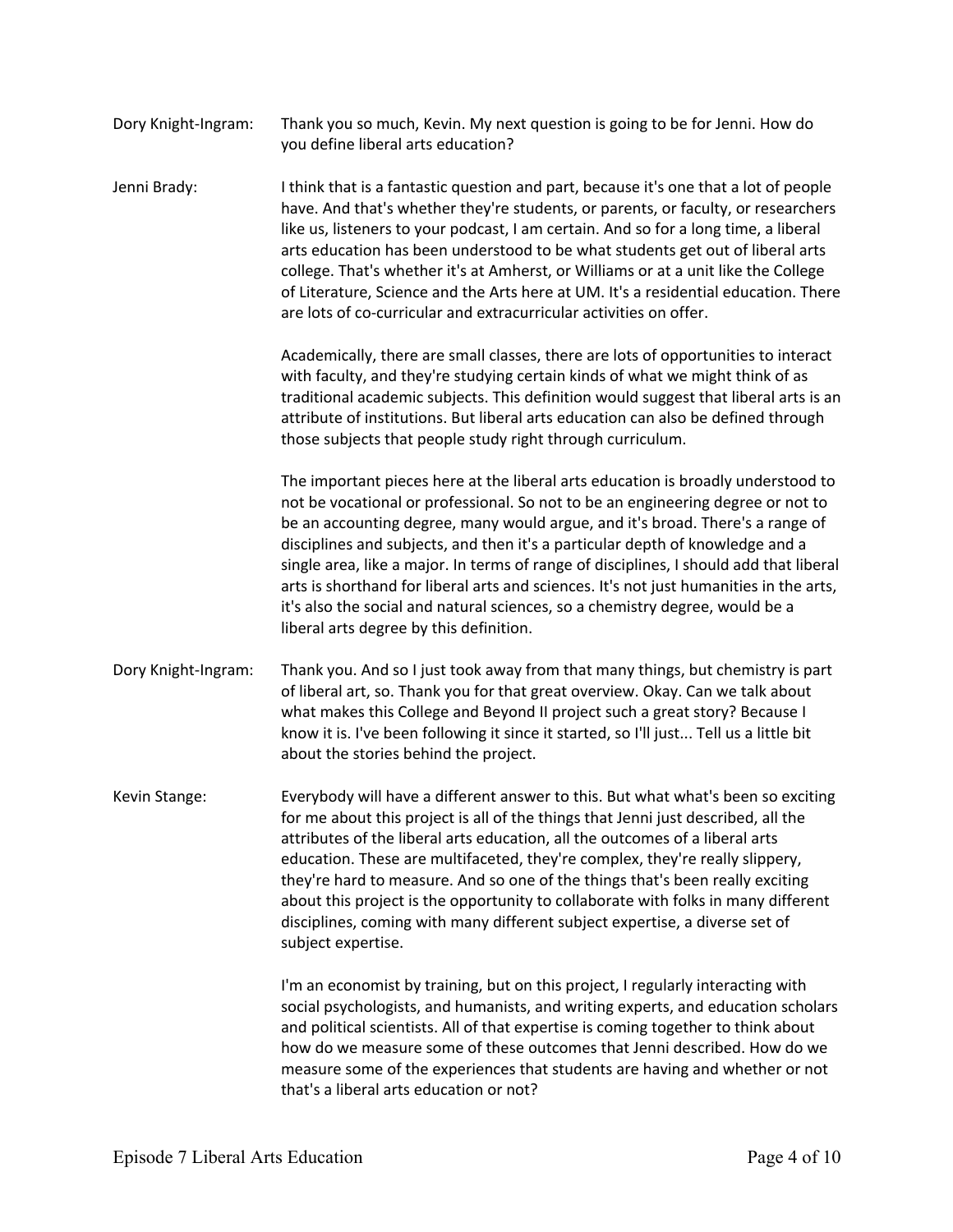I think one of the exciting stories here is just about life is multifaceted and multidimensional and we hope education is the same. And so in order to really study it, you really need to bring people from all those different areas together to think about how best to measure some of these concepts. That what's been exciting to me about this project, is bringing together these different perspectives.

Dory Knight-Ingram: Thank you, Kevin. Next question is for Susan. Do you mind talking to us about what makes this project unique?

Susan Jekielek: Sure, Dory. Well, first we all know that on average college graduates fare better economically than non-graduates. Our project takes us a few steps further by asking about an examining what it is about a college experience that produces lasting outcomes. We include a variety of non-economic outcomes. I think both Kevin and Jenni gave a little bit of insight into our broad thinking about outcomes that we were trying to examine in this study.

> Second, we see this project as contributing resources to the field in a few ways. As Kevin mentioned, we will be sharing our de-identified surveying administrative data for other researchers to analyze. This will allow new analysis and maybe even competing hypothesis to be examined. The data themselves are unique in that higher education administrative data for research use is hard to come by. Also, the ability to link student administrative data that it was collected simultaneously as a student was in school, and being able to link it to long-term outcome outcomes is also unique.

Dory Knight-Ingram: Let's talk about some potential uses for the data. What do you think students and parents or anyone else that you might imagine using these data from this project... What do you think they'll be able to do with the research that comes from College and Beyond II?

Kevin Stange: This is where I think the, the range of experts and researchers that we've had involved evolved already comes into play. Because everybody's going to have a different type of question that is particularly important and to tell in their discipline, to answer, and we hope to be able to. In my discipline, in economics, and particularly the study of labor economics, labor markets and earnings, and inequality, adaptability comes up. The notion that higher education should be equipping students when they enter the world and particularly in the labor markets to be able to navigate technological changes in the labor market. Help them navigate the great recessions and the economics ups and downs.

> This is something and that you can acquire that by having acquired a broad set of skills that could be applicable in many different types of jobs. There is indirect evidence for that, but no one has been able to measure the thing that they say is the critical attribute underpinning that, namely, career adaptability. And so that's one study that I'm excited about sort of working on, or we've already started to, to measure how career adaptability is related to students' experiences in college. But the courses they take, even within kind of what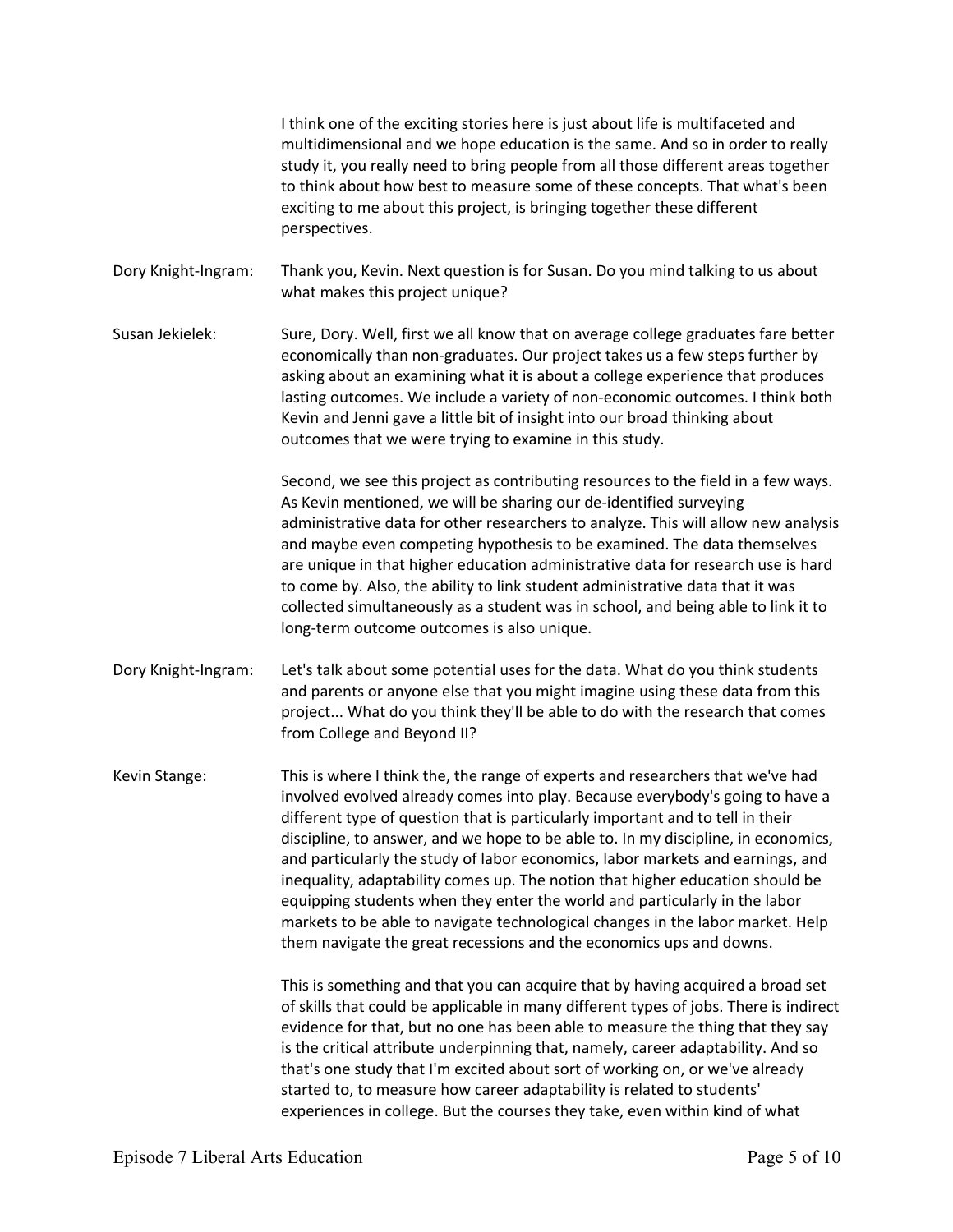major. You might have some majors that students still take a fairly broad set of courses and other majors where they take a very narrow set of courses. Those are the kinds of things that I'm excited about. But I don't know about, Susan, if you want to mention another one, that's not in the economics realm or Jenni.

- Susan Jekielek: I think one thing that is interesting is that we have this really rich administrative data along with the survey data that we have, which is also rich. I think we have a lot of ideas of how data that's already collected in a systematic way that many institutions have could be used to describe a part of a student's experience. And so I know our team has some ideas, but I think that there are plenty of ideas for others to use this administrative data that other institutions may already have collected without collecting even new data, to learn a little bit about the experiences of their students in their institutions.
- Jenni Brady: I might just hop on to add that. There are so many long-term outcomes that we're interested in this project, the kind of economic outcomes that Kevin has outlined. We also have measures of cognitive and non-cognitive skill use, measures of civic engagement and political participation, also, health and psychological well-being. I mean, the rhetorical argument for liberal arts education has long been something along the lines of it prepares you for the life well lived. So that you can have a meaningful career and also have things in your life besides that and whether are hard times and find joy in those times. I think something we've all been thinking about for this past year.

I think the potential to be able to tie those outcomes to specific experiences from college, can tell us a lot about what experiences we want to invest in, and what experiences we want to make accessible to a broad range of students. And so the potential of this project and the data set to make it available to all of these researchers that are out in the world to ask these questions and to have the data, to answer them, it's a really rich dataset. It's going to be exciting to see everything that comes from it.

- Dory Knight-Ingram: Okay. Let's hear a short sound clip from the Liberal Arts and Life colloquium series from Dr. Earl Lewis, who is director of the Center for Social Solutions here at the University of Michigan and president emeritus of the Andrew W. Mellon Foundation.
- Dr. Earl Lewis: I mean, part, I think the challenge for us as we look to the future and talk about being robot-ready and robot-proof is to make sure and understand that the students that we're educating now and preparing for their roles in society, those students will not just change careers but will change a full jobs eight or 10 times based on most projections. What we need is not make sure they have so much, a certain kind of domain knowledge, is the ability to figure out what questions do they ask, how do I actually puzzled over those questions? How do I should continue to explore them over a period of time and how to tell the good from the bad, the junk from what is valuable?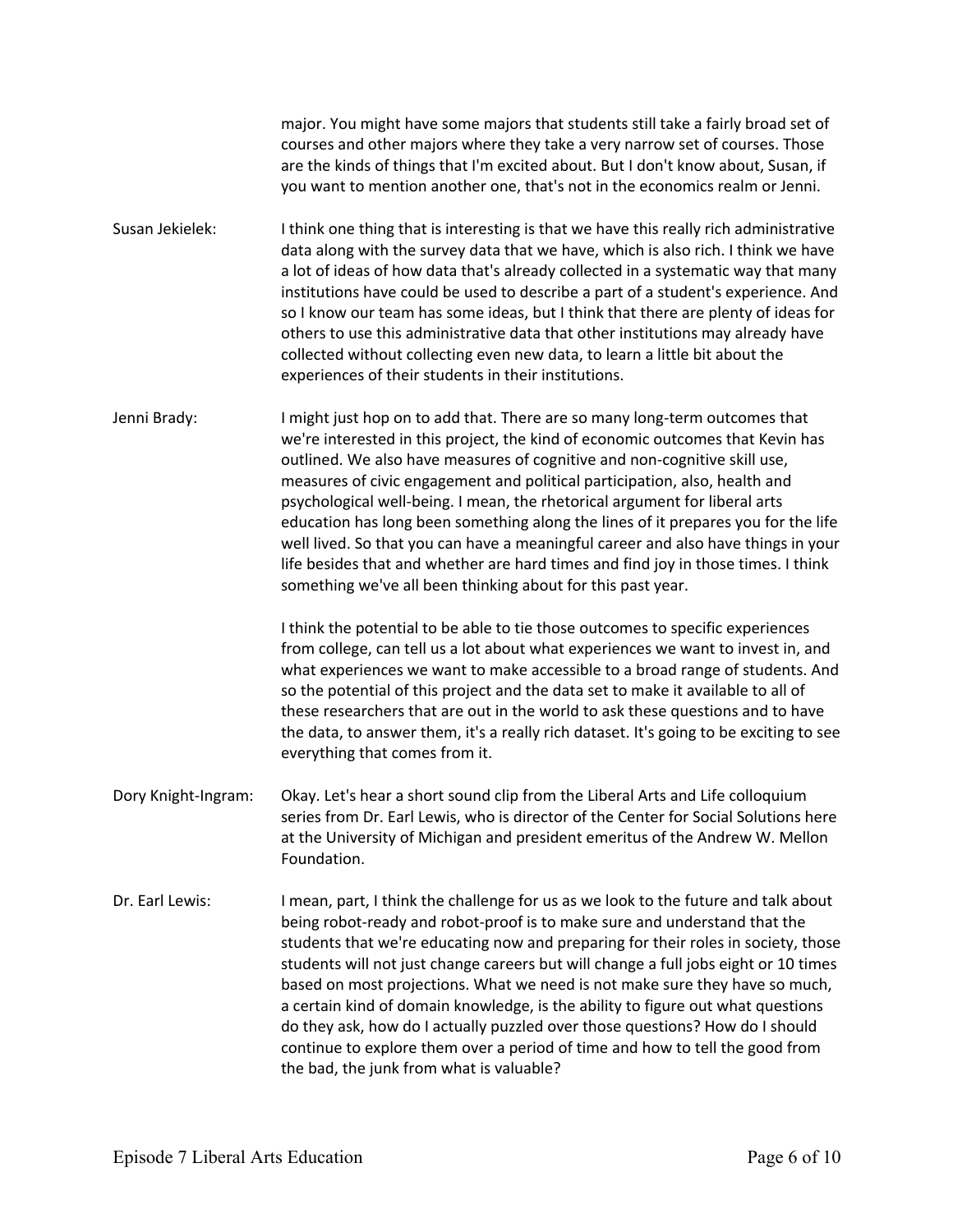- Dory Knight-Ingram: Wow. That is really timely, especially in the time period that we're in right now. Let's talk about how we brought visibility to this project.
- Jenni Brady: Sure. We just concluded a year-long public colloquium series called Liberal Arts and Life, as you said Dory. In which we were bringing together researchers, and academic leaders and just a wide variety of folks who are invested in liberal arts education. To think about what we know and what we want to know about liberal arts education and specifically how data and measurement can help to provide those answers. We're really trying through the series to think through some big questions about liberal arts education, about what it is, and how we know it when we see it, how we measure it, how we can make the case for it.

I think what Earl Lewis was just talking through there, is really showing us the necessity of it. But also how sometimes the skills can come across as kind of a morphous, even as they come across as really essential. How do you figure out the good and the bad, the junk and what's valuable? How do we teach students to do that? How do we measure whether we did our jobs at doing that?

Dory Knight-Ingram: Back to what we talked a little bit earlier, about any insights that you might have into how the COVID pandemic may have affected on liberal arts education?

Kevin Stange: I think that the last 16 months has really underscored the importance of having a broad understanding of how the world works. Because now, everybody out there on some level needs are really basic understanding of biology, economic policy, political phenomenon, sociology, and social processes to understand kind of the racial justice, upheaval that we've seen. There is a lot going on in the world that really requires an understanding of many disciplines, many different ways of thinking, basic statistics to understand risk.

> I think that the... I mean, I would say that now, if anything the pandemic is really underscored, to me, the importance of having understanding in a broad set of areas for the general population, not just experts. Because a lot of the decisions we're making in the pandemic are really personal. People have to understand themselves and certainly don't appear to just follow what the experts say. That to me is another way that COVID has really affected, I think, and underscored the importance of a liberal arts education.

- Dory Knight-Ingram: Thank you. This next question I'm really, really heavy, if the College and Beyond II team had to make a meal together, what would it be?
- Jenni Brady: I like thinking about is making a meal together, because we have only seen each other through our screens for so long. I don't know what we would make. I can make pretty good scrambled eggs, so that would be my contribution to the College and Beyond II team brunch, maybe. I know, Kevin and Susan, what would you make?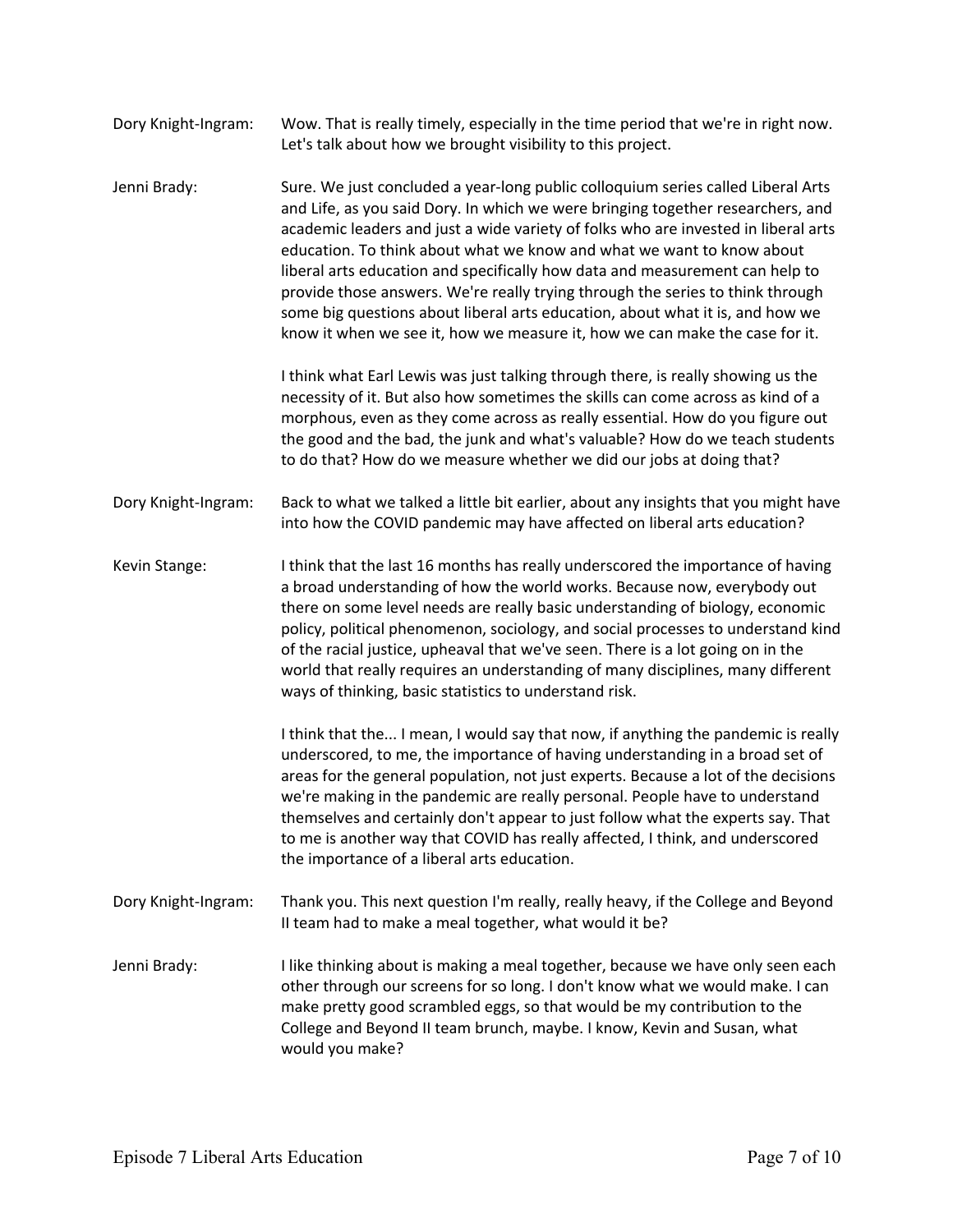| Susan Jekielek:     | We would provide a buffet. I think we've talked about a buffet many times<br>throughout the course of this project, and the different kinds of outcomes that<br>we want to select from. There would be a broad buffet.                                                                                                                                                         |
|---------------------|--------------------------------------------------------------------------------------------------------------------------------------------------------------------------------------------------------------------------------------------------------------------------------------------------------------------------------------------------------------------------------|
| Kevin Stange:       | I would agree with that. Depending on the time of day, maybe I'll add some<br>cocktails to it, maybe not for brunch.                                                                                                                                                                                                                                                           |
| Dory Knight-Ingram: | Cocktails are perfectly fine. Thank you for that. Okay, I have one more special<br>request. ICPSR staff has been known to have a karaoke session at II, so what is<br>your favorite karaoke song?                                                                                                                                                                              |
| Susan Jekielek:     | I Will Survive.                                                                                                                                                                                                                                                                                                                                                                |
| Dory Knight-Ingram: | I was thinking the same thing, Susan. That's a good one. Purple Rain, high up on<br>my list.                                                                                                                                                                                                                                                                                   |
| Jenni Brady:        | About The Devil Went Down to Georgia, if somebody can sing that, well, want to<br>be in that karaoke audience. I will say that I have never sung karaoke in<br>[inaudible 00:23:37], because I have a sister who's older than me who has a<br>fantastic voice, so I've always been a great audience for her vocal talents.                                                     |
| Kevin Stange:       | For me, I can't. I have very incredibly narrow range. The only two songs that I<br>could ever sing, that sounds anything like the original are the song called Callin'<br>Baton Rouge by Garth Brooks. I'm not even a huge country guy, I just happened<br>to know that song, and Pretty Women by Roy Orbison. The voice, that's the only<br>thing that I could come close to. |
| Dory Knight-Ingram: | How can listeners find out more about this or contact you?                                                                                                                                                                                                                                                                                                                     |
| Susan Jekielek:     | We have a webpage at the ICPSR website. You can go to icpsr.umich.edu and<br>search for the College and Beyond II project. I honestly just google College and<br>Beyond II and usually it comes right up. You can get more information about the<br>project what's going on, what will be going on with the project and also how to<br>contact us.                             |
| Dory Knight-Ingram: | Well, thank you so much for the College and Beyond II team. We're just looking<br>forward to seeing all of your research and all of the data that comes out of this<br>project.                                                                                                                                                                                                |
| Kevin Stange:       | Thank you. Thanks for the great opportunity.                                                                                                                                                                                                                                                                                                                                   |
| Jenni Brady:        | Thank you so much, Dory, and Anna and [Scott 00:24:57].                                                                                                                                                                                                                                                                                                                        |
| Susan Jekielek:     | Thank you.                                                                                                                                                                                                                                                                                                                                                                     |
| Anna Shelton:       | That was so cool. As someone who has a liberal arts education, myself, is<br>fascinating to hear about how this is being measured. Boy, that's really cool. I                                                                                                                                                                                                                  |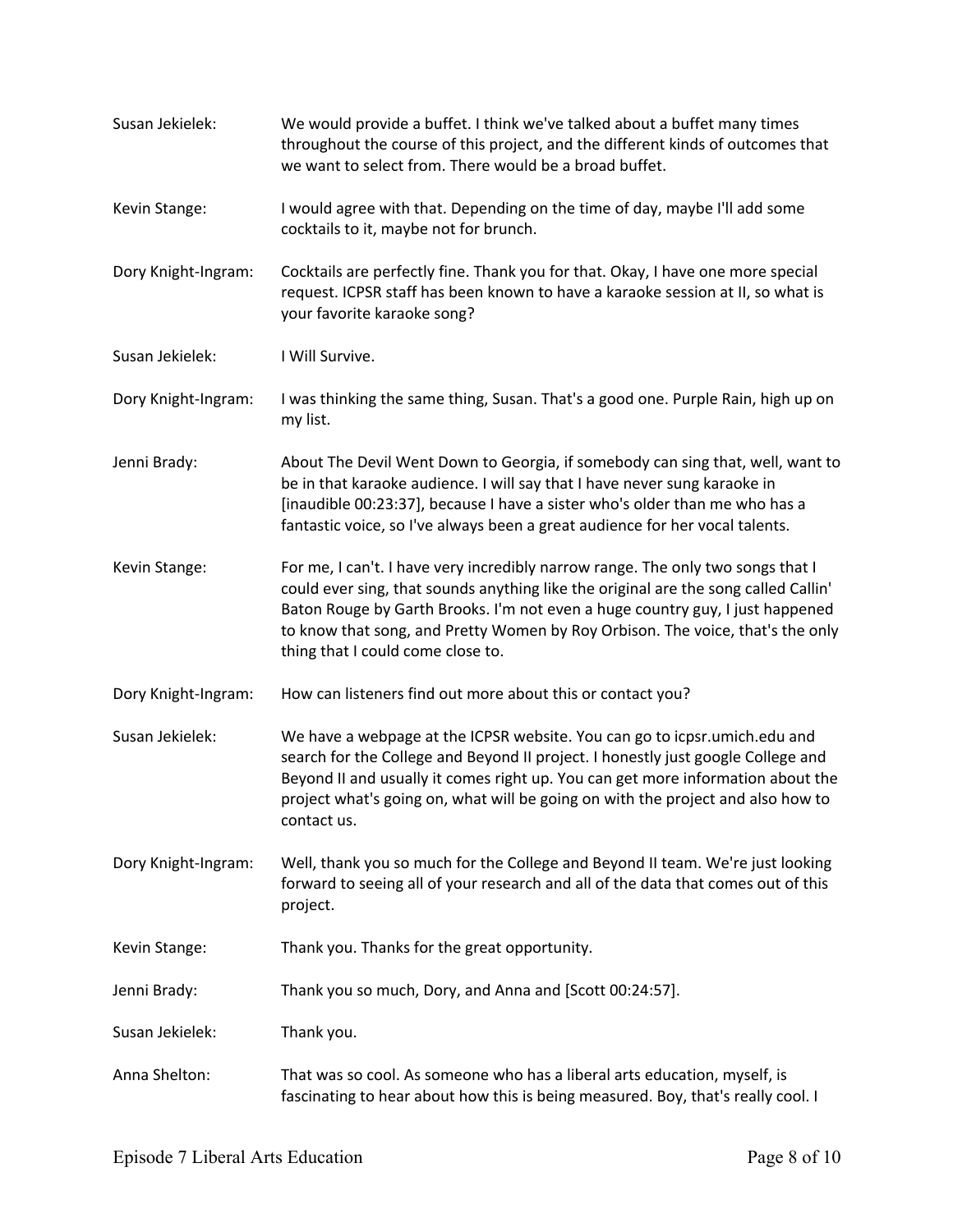| can't wait to dig some more into those data. A few upcoming events, and as        |
|-----------------------------------------------------------------------------------|
| always, if you're listening to this episode at a later date, you can always visit |
| icpsr.umic.edu to see our current job listings and our upcoming events. And we    |
| are hiring, again. We are growing like wild. It's fantastic.                      |

We are hiring a few positions, those include a digital product designer, a full stack software engineer, as well as a senior full stack software engineer and a supervisor. We're hiring a senior DevOps engineer, a paralegal, or a legal assistant, an IT desktop support specialist and a statistician. We're going to be growing by leaps and bounds. I know it's really fantastic. You can find the links to all of those in our show notes.

And then I also wanted to say our summer program has started, and it has been such a joy to see all of our scholarship winners who are sharing their good news on social media. That's been really, really fun, and please keep those coming because that just makes our day when we see those.

And then finally, please join us on June first and second 2021, for a two-day celebration of a new book, that's called the Influences of the IEA Civic and Citizenship Education Series: Practice, Policy and Research Across Countries and Regions. The IEA here is the International Association for the Evaluation of Educational Achievement. The data series is called the Civic Study Series. You can find out more about this awesome new book and the workshop on our website.

- Dory Knight-Ingram: Thank you, Anna. Wow. That brings us to the end of today's episode. Thank you for being with us.
- Anna Shelton: In our next episode, we get to talk to Dr. Debbie Carr, who talks to us about stress and COVID and more, and it is just a fascinating conversation. I hope you join us for that.
- Dory Knight-Ingram: Yes, that will be a treat. If you aren't already, subscribe now on Apple podcasts or wherever you get your podcasts.
- Anna Shelton: Thank you as always to the ICPSR membership, this podcast would not be possible without the ICPSR members.
- Dory Knight-Ingram: Yes, thank you ICPSR members and everyone, you want to make sure you can get in touch with us by visiting our website icpsr.umich.edu or emailing us at icpsr-podcast@umich.edu.
- Anna Shelton: And we love hearing from you, so please do get in touch with us. It is such a treat for us to get to hear what you're interested in and how you've used these data, so please do send us a note. With that I am Anna.
- Dory Knight-Ingram: And I'm Dory. Thanks for joining us at ICPSR's Data Brunch.